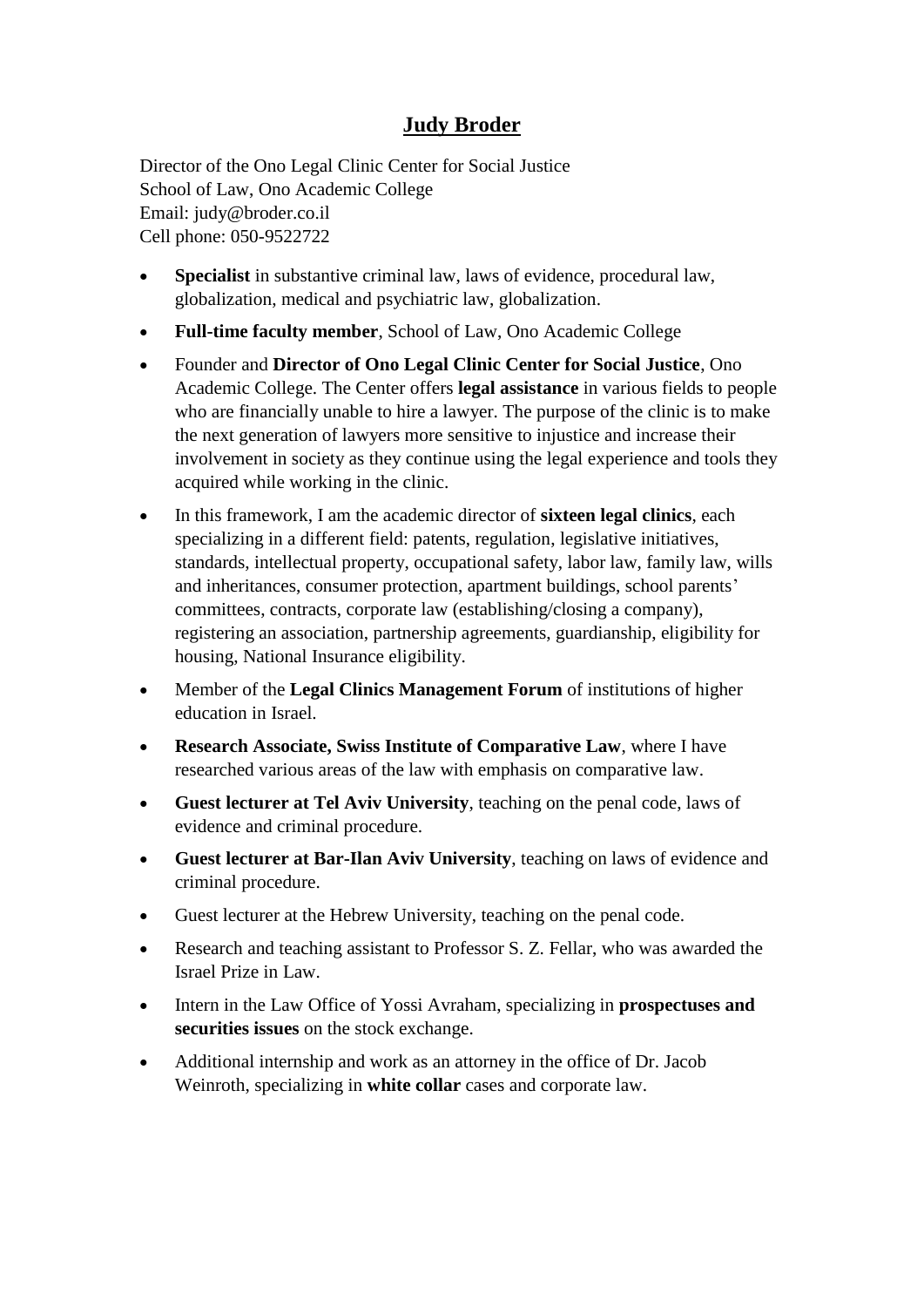## **Formal Education**

- **Ph.D.** Bar-Ilan University in the **direct track for outstanding students**. Thesis topic: "*De Minimis Non Curat Lex,*" for which I was awarded the **Herzog Prize** for excellent research.
- **B.A.** Law & political science, sociology & anthropology, Bar-Ilan University (multiple degrees).

**High school** TASIS – The American School in Lugano, Switzerland, and Walworth Barbour American International School in Israel

## **Conferences, Articles and Seminars**

- "International Criminal Law," lecture at a **conference in honor of Prof. S.Z. Feller** upon his retirement.
- "The Mental Incompetence Defense and the Obligation to Act," lecture at a **conference honoring President of the Supreme Court Justice Aharon Barak** upon his retirement from the court.
- **Institute for In-service Courses for Judges**: lecturer on a range of procedural law topics at in-service training courses for judges on all levels.
- **Sheba Medical Center Conference on Children Murdered by their Parents**: lecture: "Fitness for trial: The Relationship between the Worlds of Law and Mental Health."
- **Taubenschlag Institute of Criminal Law**, **seminar on Conviction by a Majority or Unanimously**, lecture: "The Relationship between the Degree of Criminal Evidence and Conviction by Majority."
- **Conference on the 10th anniversary of the Genetic Information Law** Results, Reservations and a Look towards the Future, lecture: "Genetic Identification – Who, When and Why not?"
- **Conference on Medicine, Law and Bioethics**, lecture: "Evidence, Probability and Mathematics."
- **Conference on Experiment on the Animals in Bio-medical Research**, lecture: "Experimenting on Animals in Light of the Necessity Defense, the Lesser of Two Evils.""
- **In-service course for the Police Prosecutions Unit**, lecture: "Reasons for Closing Investigation Files in Light of *De Minimis* Legislation"
- **Police Commissioners Conference**, lecture: "Kill or be Killed: Battered women who Kill their Partners."
- **Seminar for Social Workers at Abarbanel Hospital**, lecture: "Legal Assistance with White Gloves."
- **Institute for Continuing Legal Education of the Israel Bar Association**, lectures on the range of legal topics.